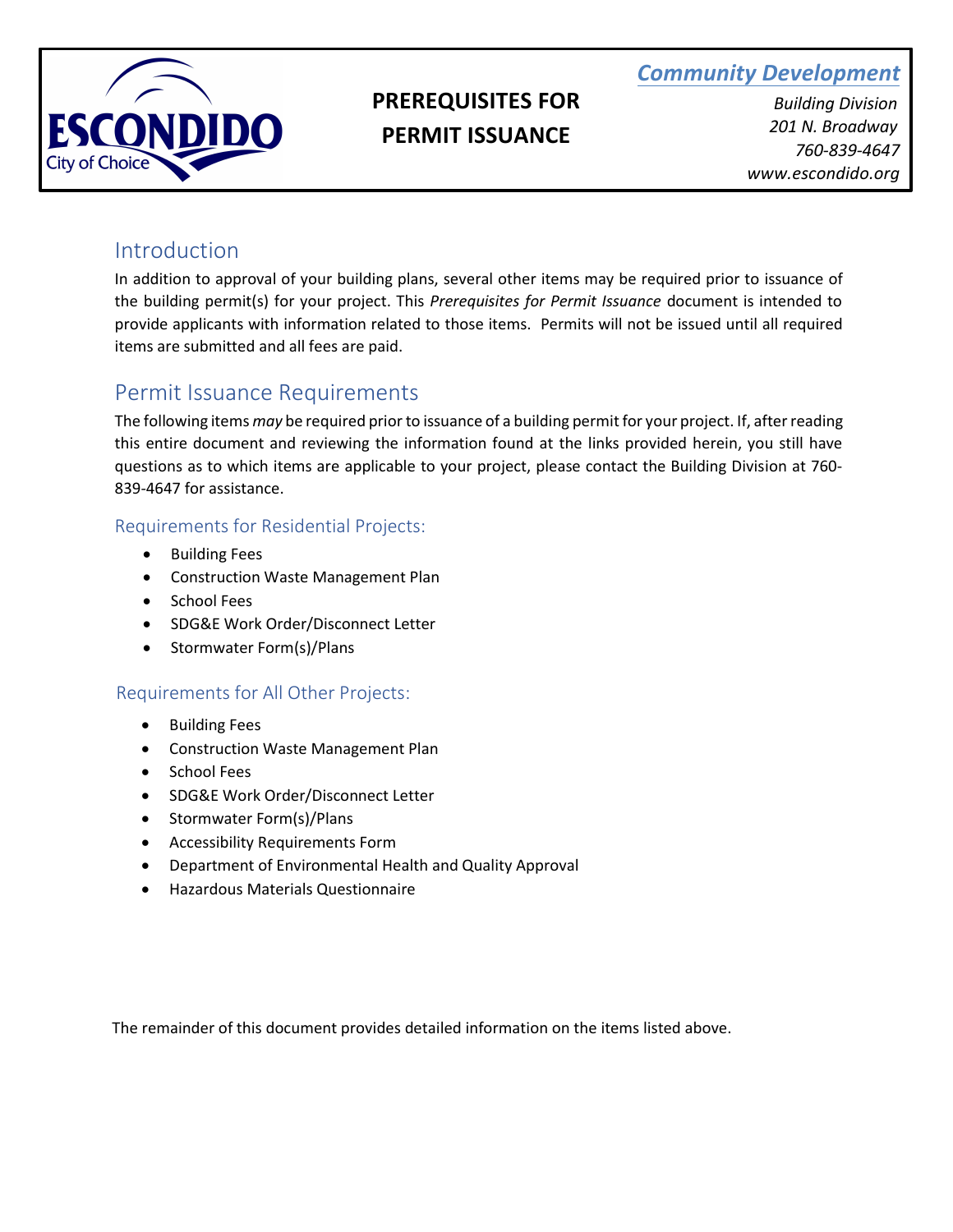# Requirements for All Projects

#### Building Fees

Building fees include the plan check fee, building permit fee, and applicable development impact fees.

Plan check fees are collected at the time that plans are submitted for review. Plans will not be reviewed by the City until the plan check fees are paid.

Once all departments have approved the plans, the Building Department will calculate the building permit fees and development impact fees (if applicable). Building permit fees and development impact fees are collected prior to permit issuance.

For more information please go to:

[https://www.escondido.org/Data/Sites/1/media/JEngel/UPDATED2021FeeGuideUpdateSeptember2021](https://www.escondido.org/Data/Sites/1/media/JEngel/UPDATED2021FeeGuideUpdateSeptember2021.pdf) [.pdf](https://www.escondido.org/Data/Sites/1/media/JEngel/UPDATED2021FeeGuideUpdateSeptember2021.pdf)

#### Construction Waste Management Plan (CWMP)

State law sponsored under Senate Bill 1374 and enforced by Part 11 California Green Building Standards Code, Title 24 requires all newly constructed buildings and demolitions to develop a CWMP and divert a minimum of 65% non-hazardous construction debris. This document must be filled out and submitted with your plans and printed on the plans. This document is required of:

- ALL NEW non-residential and residential buildings and demolition projects.
- Non-residential: additions and alteration of any kind or size.
- Residential: additions and alterations that increase the conditioned area.

For more information please go to: [https://www.escondido.org/Data/Sites/1/media/Building-](https://www.escondido.org/Data/Sites/1/media/Building-Division/Documents/CityofEscondidoCWMPGuidelineandForms.pdf)[Division/Documents/CityofEscondidoCWMPGuidelineandForms.pdf](https://www.escondido.org/Data/Sites/1/media/Building-Division/Documents/CityofEscondidoCWMPGuidelineandForms.pdf)

#### School Fees

This fee depends on the school district in which you are building, and is based on the number of square feet of new residential, commercial, industrial "assessable space". The fund is used to purchase school buildings to relieve overcrowding, and the purchase of, or improvement to, facilities and equipment. During plan review the Building Department determines the square footage of the proposed project and fills out a Certification of School Fee Compliance (CSFC). The CSFC is then given to the applicant to take to the school district and pay the amount issued on the form based on the square footage of the project. The school fee rate is determined by the School district and not the city. Once paid the applicant must return the CSFC with a receipt from the school district. School fees are required for the following:

- New Residential
- Residential additions and accessory structures greater than 500 SF
- New Commercial and Industrial, and accessory structures
- Change of Occupancy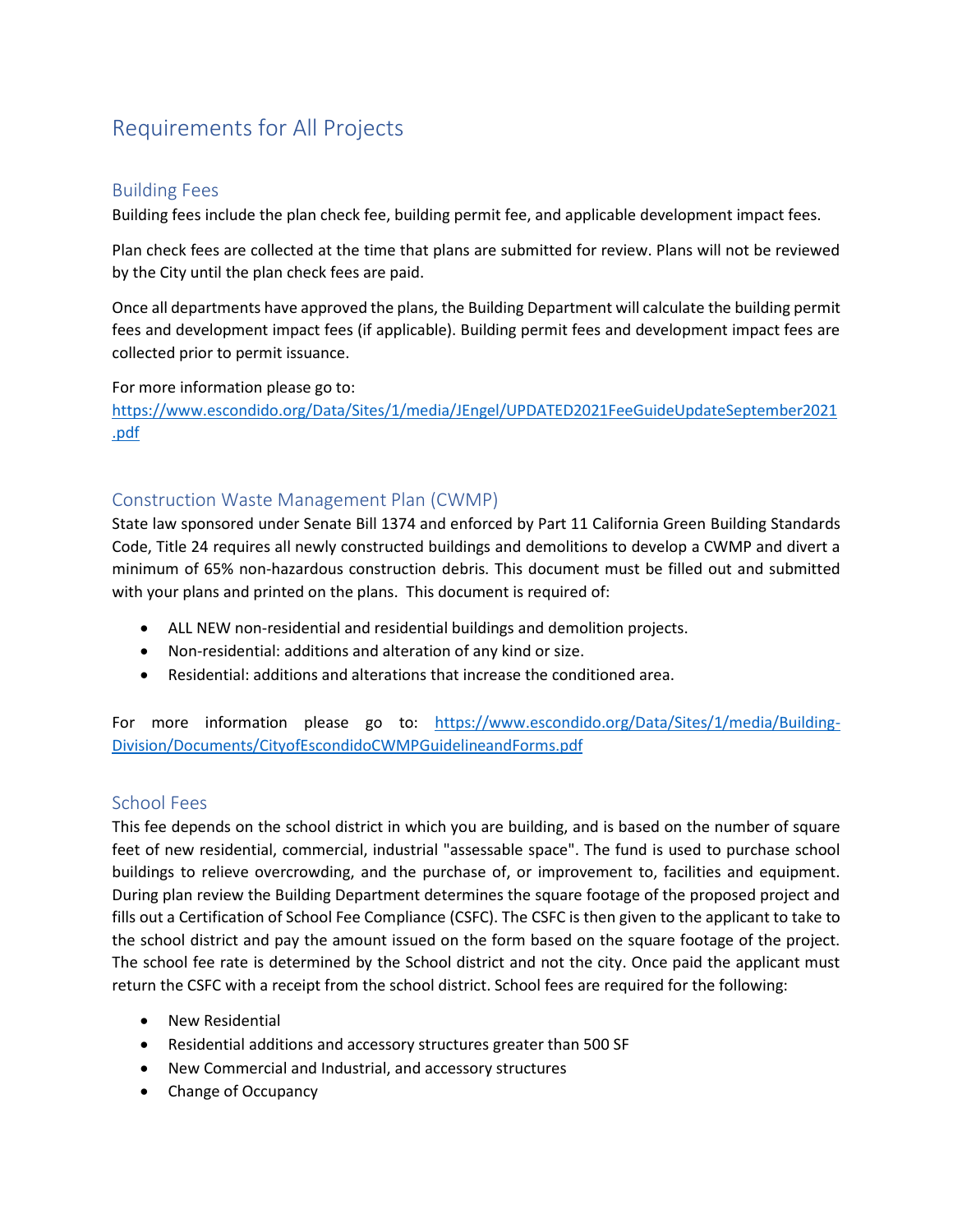For more information please go to:

<https://sites.google.com/a/eusd.org/eusd-bserv/facilities-planning-construction/developer-fees>

#### SDG&E Work Order/ Disconnect Letter

An SDG&E work order is required if the scope of work includes new utilities or utility upgrade prior to a permit application being accepted and or prior to permit issuance. This helps to ensure that the proposed scope of work has been approved by SDG&E. SDG&E issues the work orders to the applicant, and the applicant submits the work order with their permit application to the Building Department. A permit will not be issued without an SDG&E work order.

For more information please go to:

<https://www.sdge.com/businesses/savings-center/services/service-planning-for-expansion-relocation>

#### Stormwater

The latest Storm Water Permit issued by the Regional Water Quality Control Board (RWQCB) to the City of Escondido and other co-permittees in the region requires that storm water best management practices (BMPs) be included in all development projects. Which BMP categories apply is based on the type and intensity of the project. In an effort to ensure compliance with the RWQCB, the Engineering Department requires applicants to submit a Storm Water Project Submittal Form prior to permit issuance. Engineering determines what projects must submit a Storm Water Project Submittal Form. A permit will not be issued without a Storm Water Project Submittal Form.

For more information and the forms, please go to:

<https://www.escondido.org/bmps-for-new-development-redevelopment.aspx>

## Additional Requirements for Non-Residential Projects

#### Accessibility Requirements for Alterations, Additions, and Structural Repairs

California law requires facilities to remove architectural barriers in existing buildings and make sure that newly built or altered facilities are constructed in such a manner that provides access to persons with disabilities. As part of your addition or alteration, this form will assist you in establishing the scope and amount of barrier removal. Once the scope is approved, this worksheet must be printed on the plans. This document must be filled out and submitted with your plans and printed on the plans. This document is required of all tenant improvements.

For further information, please go to:

[https://www.escondido.org/Data/Sites/1/media/JEngel/RevisedAccessibilityRequirementsforalterations](https://www.escondido.org/Data/Sites/1/media/JEngel/RevisedAccessibilityRequirementsforalterations,additions,andstructuralrepairs.pdf) [,additions,andstructuralrepairs.pdf](https://www.escondido.org/Data/Sites/1/media/JEngel/RevisedAccessibilityRequirementsforalterations,additions,andstructuralrepairs.pdf)